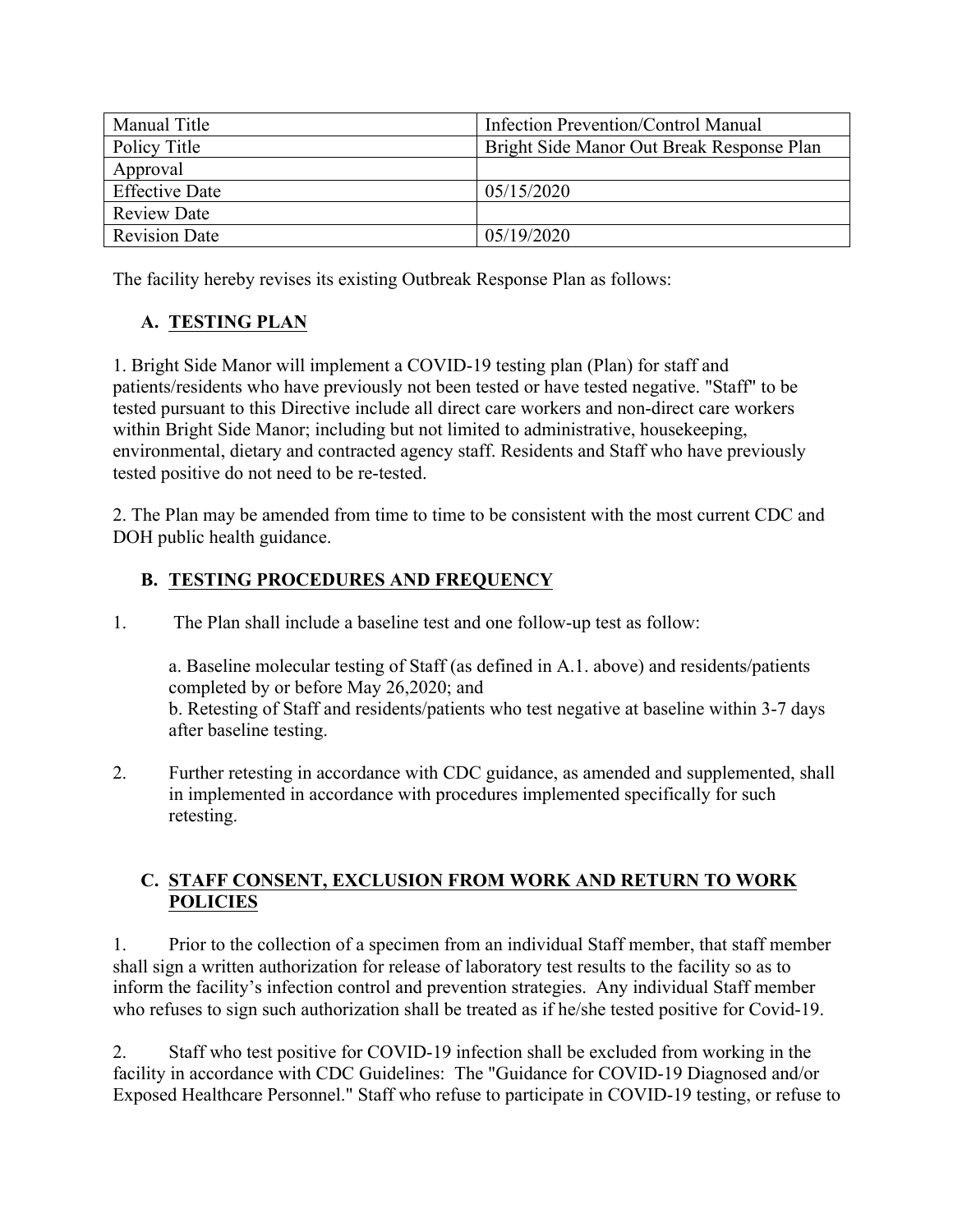authorize release of their testing results to the facility shall be excluded from working in the facility until such time as such staff undergoes testing and the results of such testing are disclosed to the LTC.

3. Any individual Staff member who is excluded from work because they tested positive for COVID may return to work in accordance with CDC/DOH recommendations as to timeframes and requirements.

## **D. PLAN TO ADDRESS STAFFING SHORTAGE CREATED BY TESTING**

### See attached plan

## **E. RESIDENT CONSENT**

If a resident/patient refuses to undergo COVID-19 testing, then the facility shall treat the individual as a Person Under Investigation, make a notation in the resident's chart, notify any authorized family members or legal representatives of this decision, and continue to check temperature on the resident at least twice per day. Onset of temperature or other symptoms consistent with COVID-19 require immediate cohorting in accordance with the Outbreak Response Plan. At any time, the resident may rescind their decision not to be tested.

## **F. TESTING**

Specimen collection will be conducted by a lab, under contract with the facility. The administration of the test will be conducted by LTC RNs and LPNs or may be administered by Contracted laboratory staff, if available.

# **G. TEST RESULTS**

- 1. Results for all baseline tests and retests relating to residents/patients shall be reported back to the facility's Wellness Director and his/her designee
- 2. Results for Staff shall be reported back to each individual Staff member and to the facility Administrator and Wellness Director.

## **H. REPORTING**

- 1. The facility administrator and/or his/her designee shall submit the following reports:
	- By May 19, 2020, an attestation stating that the LTC has developed a Plan in compliance with this policy shall be submitted by email to LTC DiseaseOutbreakPlan@doh.nj.gov.
	- By May 26, 2020, an attestation stating that the LTC has implemented a Plan in compliance with this policy shall be submitted by email to LTC DiseaseOutbreakPlan@doh.nj.gov.